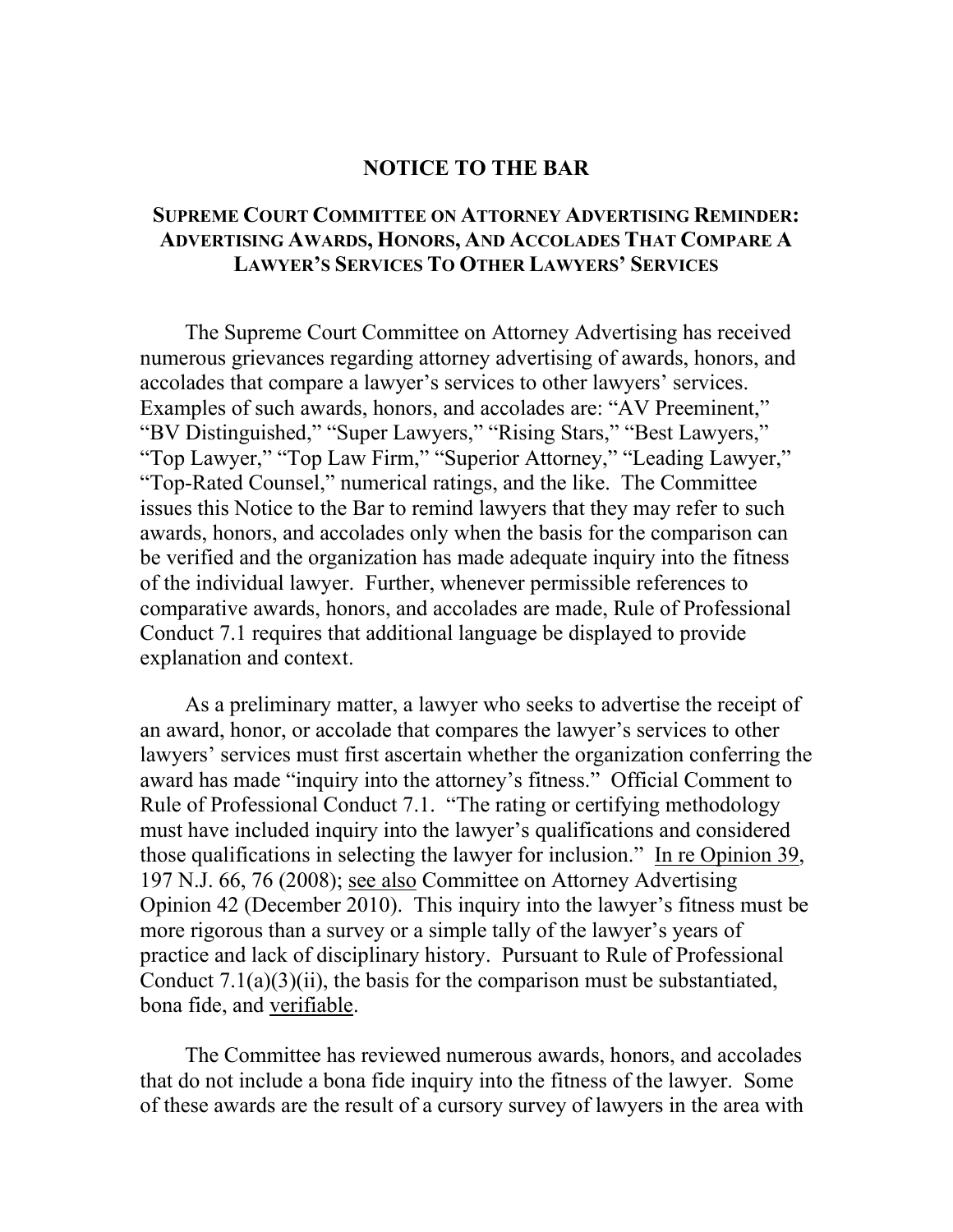no subsequent, independent vetting by the conferring organization. Several such awards are issued by regional magazines. Some are popularity contests – the lawyer "wins" the award when enough people email, telephone, or text their vote. Other awards are issued for a price or as a "reward" for joining an organization. Still others are generated based in large part on the participation of the lawyer with the conferring organization's website. For example, a lawyer can enhance his or her "rating" with the organization by endorsing other lawyers, becoming endorsed in return, responding to questions from the public about legal matters on the organization's website, and the like. Factors such as the payment of money for the issuance of the award; membership in the organization that will issue the award; and a level of participation on the organization's Internet website render such awards suspect. Lawyers may not advertise receipt of such awards unless, as a threshold matter, the conferring organization made adequate and individualized inquiry into the professional fitness of the lawyer.

When an award, honor, or accolade meets this preliminary test, the lawyer must include additional information when referring to it in attorney advertising, whether that advertising be a website, law firm letterhead, lawyer email signature block, or other form of communication. First, the lawyer must provide a description of the standard or methodology on which the award, honor, or accolade is based, either in the advertising itself or by reference to a "convenient, publicly available source." Official Comment to RPC 7.1. Second, the lawyer must include the name of the comparing organization that issued the award (note that the name of the organization is often different from the name of the award or the name of the magazine in which the award results were published). RPC  $7.1(a)(3)(i)$ . Third, the lawyer must include the following disclaimer "in a readily discernible manner: 'No aspect of this advertisement has been approved by the Supreme Court of New Jersey.'" RPC 7.1(a)(3)(iii). All of this additional, accompanying language must be presented in proximity to the reference to the award, honor, or accolade.

Further, when the name of an award, honor, or accolade contains a superlative, such as "preeminent," "distinguished," "super," "best," "top," "superior," "leading," "top-rated," or the like, the advertising must state only that the lawyer was included in the list with that name, and not suggest that the lawyer has that attribute. Hence, a lawyer may state that he or she was included in the list called "Super Lawyers" or "The Best Lawyers in